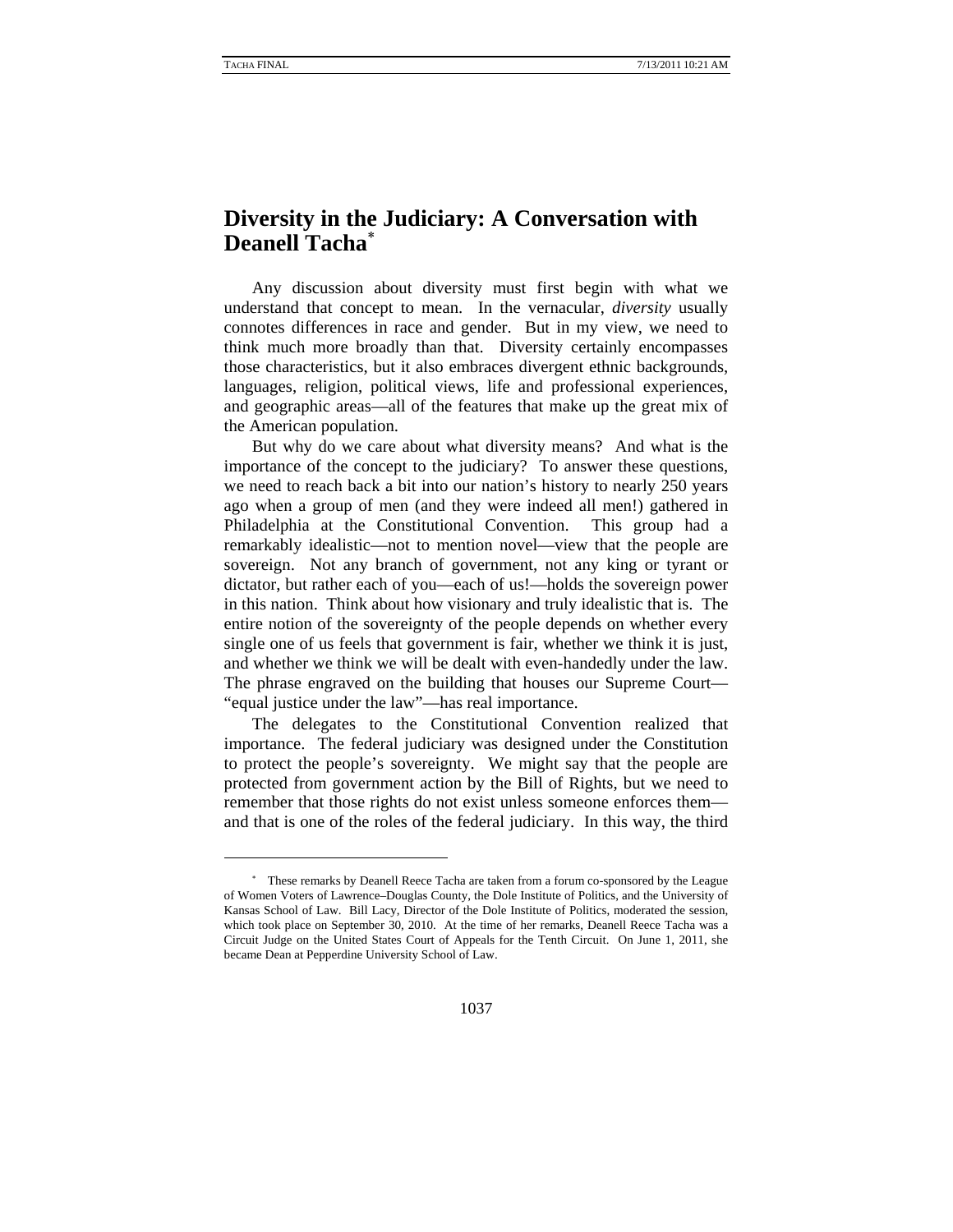1038 KANSAS LAW REVIEW [Vol. 59]

branch of government stands for your sovereignty and must represent the ideal that government is fair and can be trusted.

How does diversity fit into this framework? On this point, it is interesting to consider the hearings on recent Supreme Court nominees. What do the nominees open the floor with? Not by explaining how he or she attended the best law school in the country, or made certain grades, or achieved various milestones in his or her career. Instead, Justice Ginsburg began by stating, "I am . . . a Brooklynite, born and bred—a first-generation American on my father's side, barely second-generation on my mother's."<sup>1</sup> Justice Alito discussed the discrimination his Italian-American father faced during the Depression.<sup>2</sup> Judicial nominees emphasize these life experiences because it is so important to emblazon in the American people's mind the notion that "I am one of you, and I understand your plight. My life experiences are similar to some of your life experiences." When the judiciary is composed of people who all look the same way, speak the same way, and identify the same way, then there are many, many people in our country who don't feel like the life experiences—and the resultant mindset—of the judge are the same as their own.

This is not about the outcomes of cases. Instead, diversity is about bringing together collective knowledge, born from an array of experiences, in order to ensure the judiciary and its decisions are respected and followed. I often think about the Supreme Court's decision in *Bush v. Gore*<sup>3</sup> and how our nation responded to it. Certainly, not everyone agreed with that decision, and many people questioned how it was decided. But as a collective whole, we accepted the decision as the final word on the matter: there was no fighting in the streets, and we more or less went about our personal business that day. Without this level of institutional respect—which is dependent, in part, on the perception that the judicial branch is at least somewhat reflective of us as individuals—such a reaction would have been unimaginable.

Relatedly, diversity on the bench enriches the deliberative process. Recall the recent Supreme Court decision in *Safford Unified School* 

1

<sup>1.</sup> *Nomination of Ruth Bader Ginsburg, to Be an Associate Justice of the Supreme Court of the United States: Hearings Before the S. Comm. on the Judiciary*, 103d Cong. 49 (1st Sess. 1993) (statement of Hon. Ruth Bader Ginsburg, Circuit Court Judge, U.S. Court of Appeals for the District of Columbia, to Be Associate Justice of the Supreme Court of the United States).

<sup>2.</sup> *Confirmation Hearing on the Nomination of Samuel A. Alito, Jr. to Be an Associate Justice of the Supreme Court of the United States: Hearing Before the S. Comm. on the Judiciary*, 109th Cong. 54–55 (2d Sess. 2006) (statement of Samuel A. Alito, Jr., of N.J., Nominee to Be an Associate Justice of the Supreme Court of the United States).

 <sup>3. 531</sup> U.S. 98 (2000).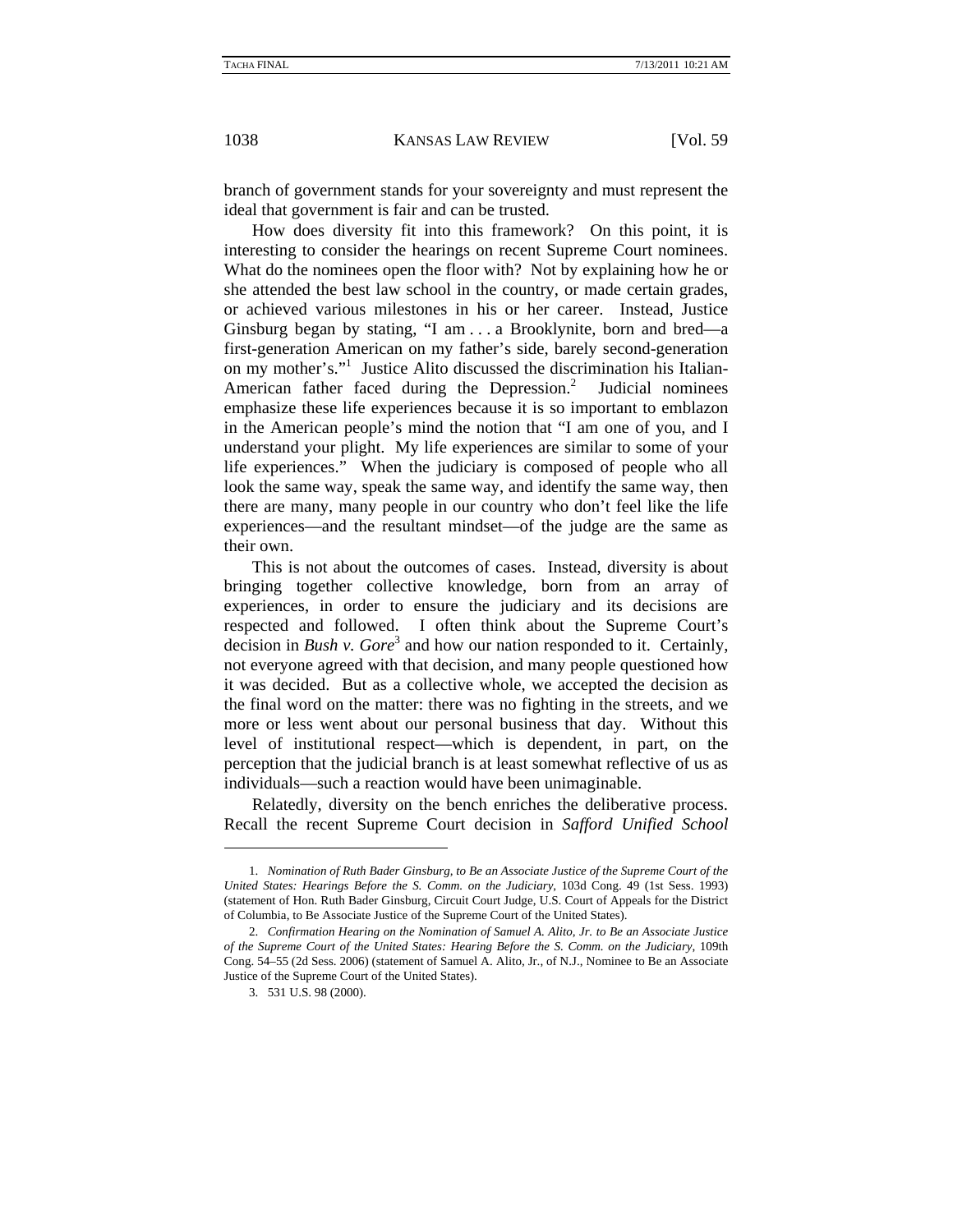## 2011] A CONVERSATION WITH DEANELL TACHA 1039

District No. 1 v. Redding.<sup>4</sup> A thirteen-year-old girl had been subjected to a strip search at school because school officials thought she might be hiding prescription drugs in her undergarments.<sup>5</sup> During oral argument, there were some statements from the bench comparing the search to simply changing clothes for gym class.<sup>6</sup> Justice Ginsburg, who was the only woman on the Court at that time, disagreed with that analogy.<sup>7</sup> Later, she explained that her male colleagues did not understand the girl's humiliation because they had never themselves been a thirteenyear-old girl.<sup>8</sup> Certainly, Justice Ginsburg's views were considered as the Court deliberated after that argument!

It is clear, then, that diversity matters. It is important. And to that end, we must consider how the varying methods of selecting judges in this country affect the diversity of the judiciary. I can speak first about the federal system, given my personal experience as a federal judge. Without advocating for one approach or another, I can say that the federal system of appointing judges and giving them lifetime tenure safeguards an integral component of diversity: diversity of thought and of opinion. Having life tenure, not having to run for election, and not being dependent—indeed, ignoring—the political winds of the time is terribly important to an independent judiciary. Being able to maintain a lifetime salary is also a key component of this ideal. When Congress doesn't like what I do, it can't punish me by taking away my income. That is a terrible temptation in the political process—the notion that if you don't like what a certain person or agency or judge did, then just cut their budget. And that, of course, hampers the independence of the judiciary and hampers our ability to do our work. So in my view, the federal system allows for the kind of intellectual acuity that is entirely freed from the political process.

I have a story I like to tell when discussing the importance of an independent judiciary. I went to Albania in the early 1990s after that nation underwent a revolution of the sort seen in many former communist countries around that time. Prior to that, Albania had been one of the most repressive dictatorships in the world; its allies included Haiti, Cuba, and to some extent North Korea. I traveled there as part of

1

 <sup>4. 129</sup> S. Ct. 2633 (2009).

<sup>5.</sup> *Id.* at 2638.

 <sup>6.</sup> Transcript of Oral Argument at 44–45, *Redding*, 129 S. Ct. 2633 (No. 08-479), *available at* http://www.supremecourt.gov/oral\_arguments/argument\_transcripts/08-479.pdf.

<sup>7.</sup> *Id.* at 45–46.

 <sup>8.</sup> Joan Biskupic, *Ginsburg: The Court Needs Another Woman*, USA TODAY, May 6, 2009, at 1A.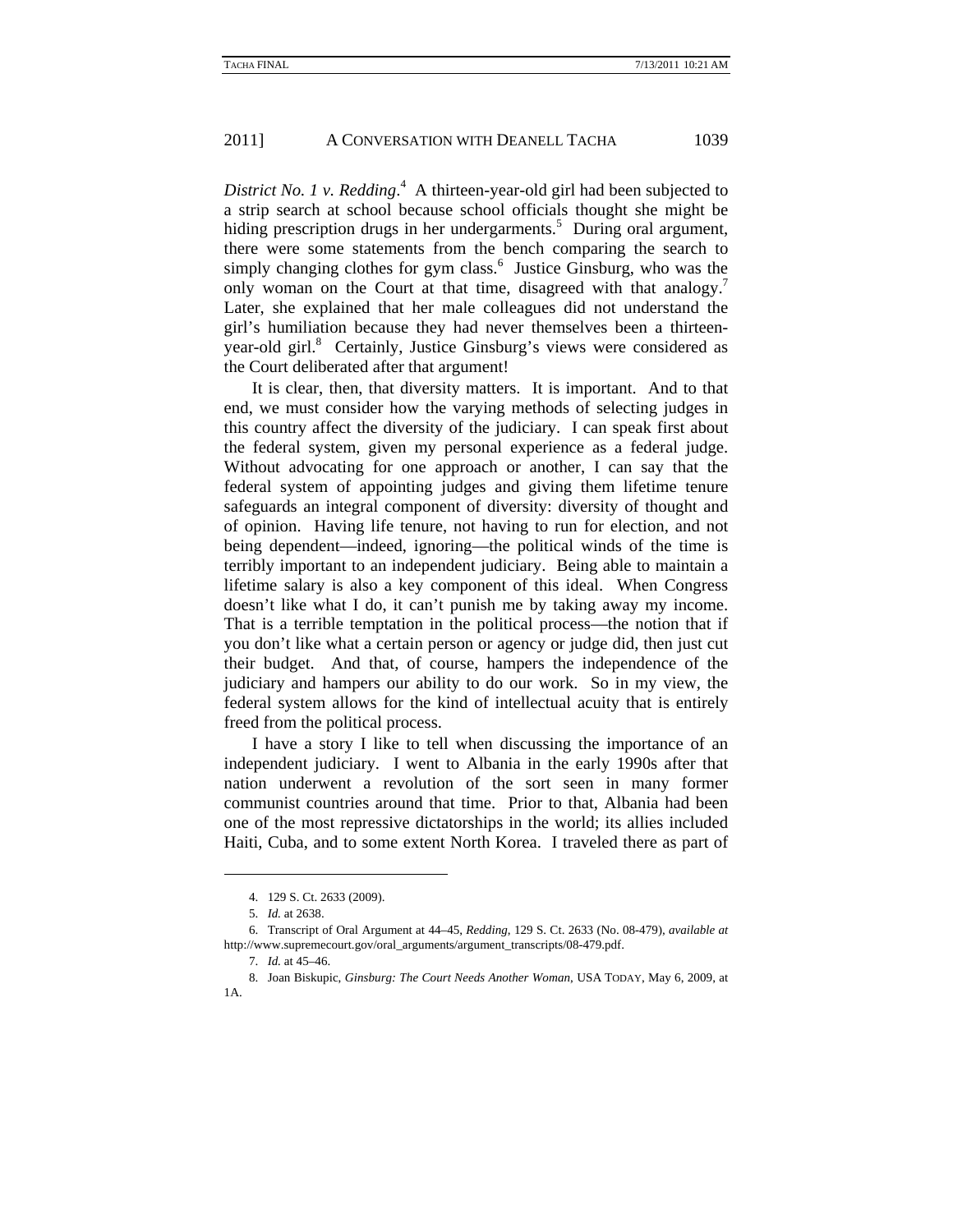#### 1040 KANSAS LAW REVIEW [Vol. 59]

one of the very first Western legal delegations to help the country create a constitution. The delegation included another federal judge—Judge Higginbotham of the Fifth Circuit—two constitutional scholars, and the president of the American Bar Association. We were given draft constitutional provisions that Albania's government wanted us to work through with its leaders. One of these draft provisions was a ban on ethnic minority political parties, which, given the political climate in that geographic area during that time, was a potentially lightning-rod issue not to mention a concept totally foreign to the United States' and other democracies' systems of government.

The night before we met with our Albanian counterparts, we took a look at this ban on ethnic political parties and we decided we did not think we should start with that in the morning—we just did not think that was the first place to jump off on this endeavor! So we began our discussions the next day with the plain-vanilla constitutional concepts of Article I, Article II, and Article III, describing the legislative, executive, and judicial powers. And then the young, newly elected Attorney General of Albania stuck his hand up and asked, "What would judges in your country do with this ban on ethnic minority political parties?" Well, Judge Higginbotham and I cavalierly responded, "Ha! Easy—it would be unconstitutional." They started flipping through their little Albanian versions of the American constitution trying to figure that out. So we explained the principles of freedom of association, freedom of speech, and an independent judiciary that determines the constitutionality of laws passed by Congress and signed into law by the President. The room got incredibly quiet. The same newly elected Attorney General of Albania said, "Well, what if the President doesn't like what you say?" Again cavalierly, we answered, "Tough." We explained judicial review and the independence of the third branch. You could have heard a pin drop in that room. Finally, he got up his courage and he said, "But what if the military comes after you?" You want to see a couple of old, curmudgeonly federal judges brought to tears—you should have seen us at that moment. We realized in that one simple question what we take for granted. I can assure you there isn't a judge in the nation that worries about whether the United States military is coming to get them. And that is because we as a nation have a longstanding and respected tradition of following the dictates of the courts. So to circle back to the issue of how we select our judges, I think it is very, very important that we do so in a way that frees them from the political wind of the day. The federal system achieves this goal quite admirably.

Now, that said, I understand that it is inherent in our federal system that the states make different choices in different ways. Very generally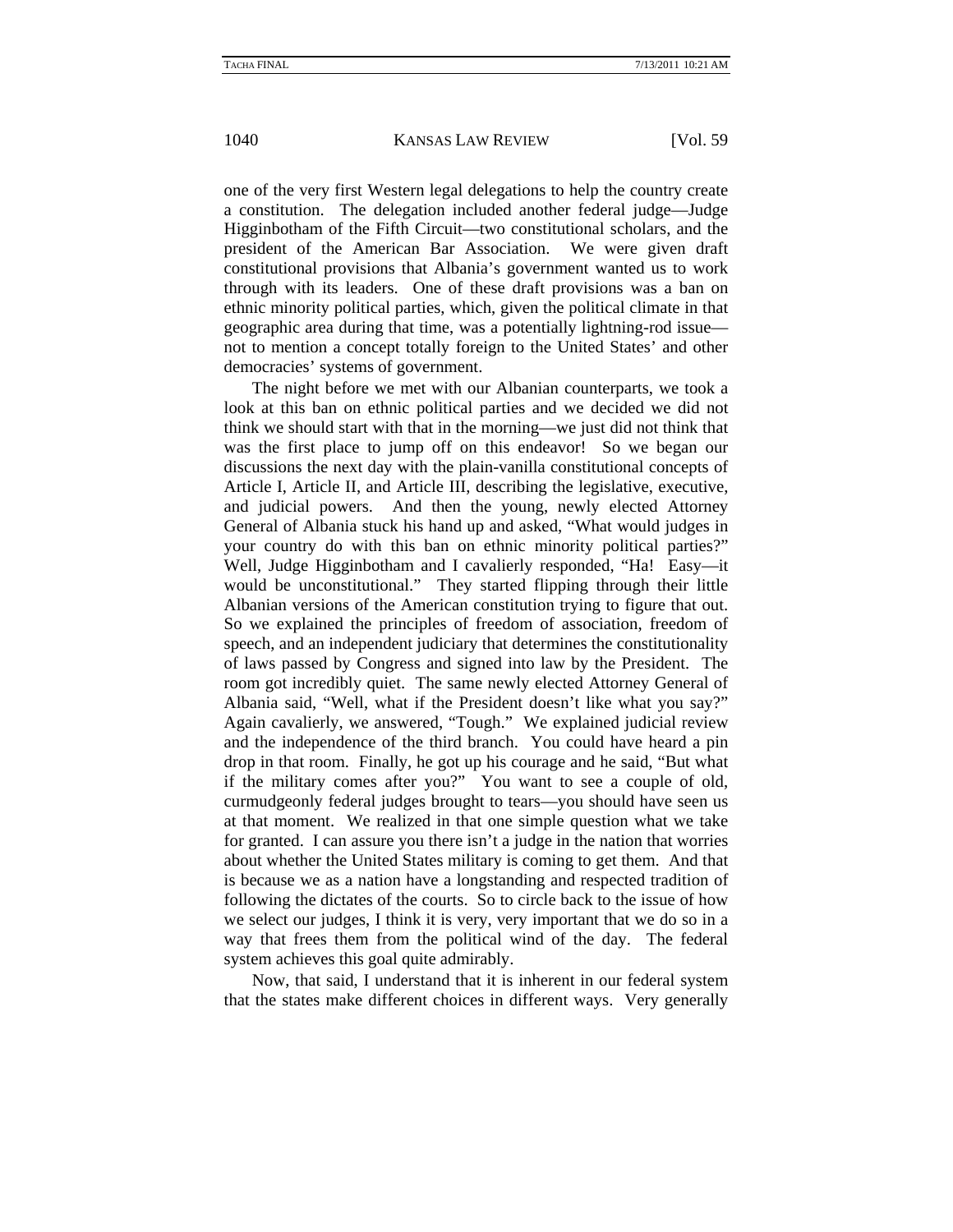## 2011] A CONVERSATION WITH DEANELL TACHA 1041

speaking, there are two ways that state judges take the bench: by appointment or through a general election. Kansas judges are usually appointed, although some district court judges are elected. For those judges who go through the nomination process, a judicial nominating commission made up of both lawyers and nonlawyers recommends two or three candidates to the governor, who then selects one person from that list to fill a judicial vacancy.<sup>9</sup> Those judges are then subject to a retention vote every four years or every six years for our Supreme Court Justices.<sup>10</sup>

Research regarding the effect of the various state-selection methods on the diversity of that state's judiciary appears to be mixed, although some studies have suggested that the appointment method may play a role in bringing an array of voices to the bench.<sup>11</sup> But regardless of the method, it is clear that neither the federal courts nor the state courts accurately reflect the faces and experiences of our population. A recent study of the highest courts in all fifty states showed that minorities account only for about twelve percent of judges, and women make up about thirty-one percent.<sup>12</sup> Only one judge identified himself or herself as American Indian, and no judges self-identified as Middle Eastern or Southeast Asian.<sup>13</sup>

The impact of an appointment method versus an elective method may play a greater role in the independence of the judiciary—which, as I explained a little earlier, should also be considered in our discussion of diversity. Justice O'Connor, who is a very good, dear friend of mine and just visited here last spring, is quite a proponent of the appointment approach to judicial selection. She has been busy going around the country discussing the merits of that type of system. I think, in part, her

l

 <sup>9.</sup> In the case of judges and justices on the Kansas Court of Appeals and Kansas Supreme Court, the Supreme Court Nominating Commission sends the names of three individuals to the Governor. *Court of Appeals*, KANSAS JUDICIAL BRANCH, http://www.kscourts.org/kansascourts/court-of-appeals/default.asp (last visited Apr. 3, 2011); *Nominating Commissions*, KANSAS JUDICIAL BRANCH, http://www.kscourts.org/appellate-clerk/nominating-commission/default.asp (last visited Apr. 3, 2011); *Supreme Court*, KANSAS JUDICIAL BRANCH, http://www.kscourts.org/kansascourts/supreme-court/default.asp (last visited Apr. 3, 2011). For district court judges, a judicial nominating commission in that district recommends two or three individuals to the Governor. *Nominating Commissions*, *supra*.

<sup>10.</sup> *Nominating Commissions*, *supra* note 9.

<sup>11.</sup> *See* MALIA REDDICK, MICHAEL J. NELSON, & RACHEL PAINE CAUFIELD, AM. JUDICATURE SOC'Y, EXAMINING DIVERSITY ON STATE COURTS: HOW DOES THE JUDICIAL SELECTION ENVIRONMENT ADVANCE—AND INHIBIT—JUDICIAL DIVERSITY? 7 (2010).

 <sup>12.</sup> Gregory L. Acquaviva & John D. Castiglione, *Judicial Diversity on State Supreme Courts*, 39 SETON HALL L. REV. 1203, 1214, 1223 (2009).

<sup>13.</sup> *Id.* at 1217.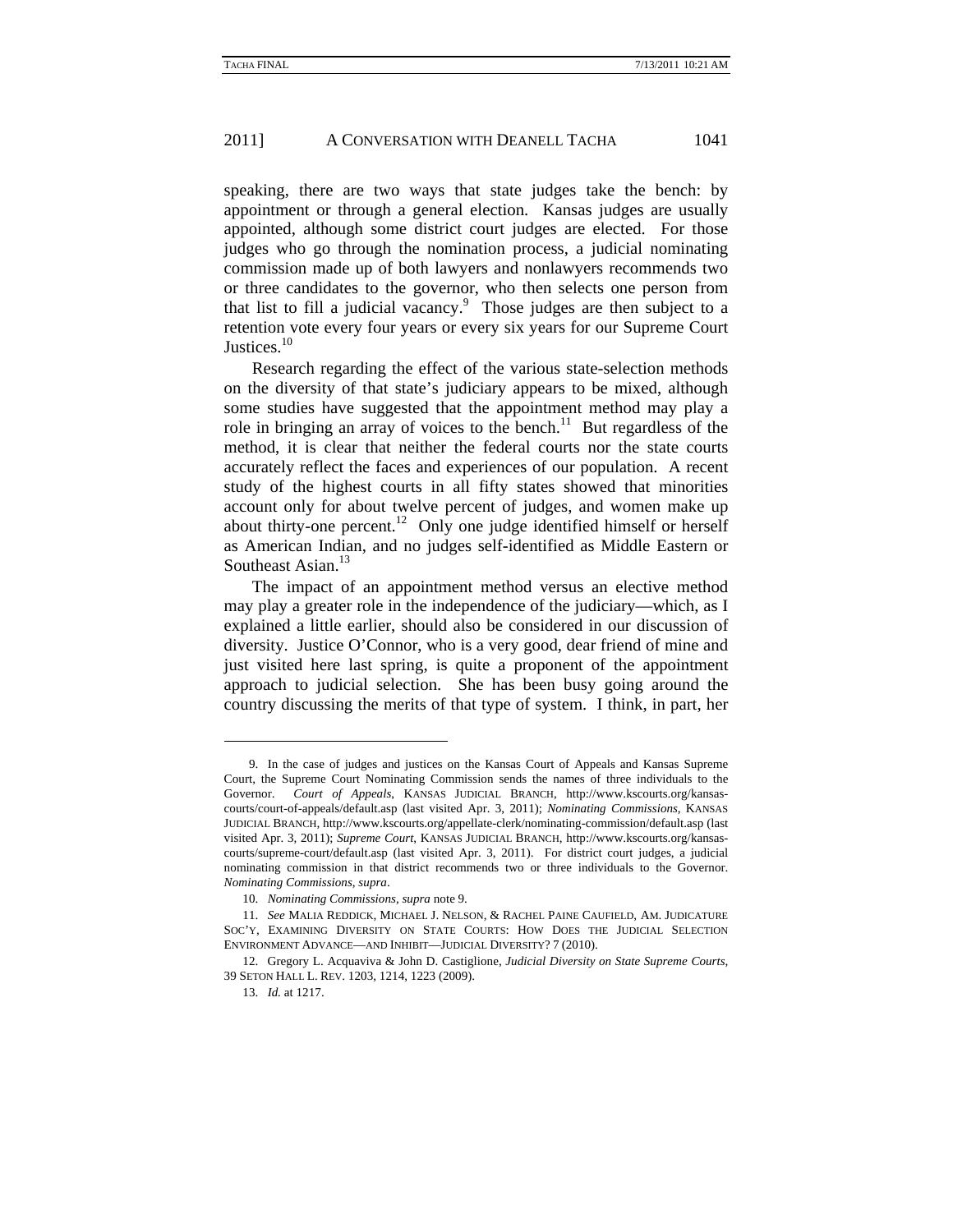1

1042 KANSAS LAW REVIEW [Vol. 59]

experience is like mine: when you travel the world and witness emerging republics of the world, you realize very deeply that the mainstay of any free people is an independent judiciary insulated from the tides of politics.

I have my own take on what might be done to improve diversity on the bench. Whether we are talking about federal judges or state judges, a system of appointment or one of elected judges, in order to increase the diversity of our judiciary the public has to want it and call out for it. And the public will only do so if it understands the importance of that diversity. So I applaud tonight's sponsors for taking steps to educate our citizenry through forums like this one. In addition, we might consider who comprises our local judicial nominating commissions. Justice O'Connor has suggested that those commissions should be a little more diverse themselves, and I think she may have a point there. When the people who select judges come from varying backgrounds, I think that probably the chances are somewhat higher that the nominees will be similarly diverse.

Finally, I cannot underscore enough the importance of supporting and recruiting diverse individuals. I will tell my own story here. Perhaps some of you know this, but I didn't want to be a judge! I loved being Vice Chancellor for Academic Affairs. I thought KU was the place I wanted to spend my life. I liked my basketball tickets! But I began to get the telephone calls, and I kept hearing, "You need to take this position. You need to step up. You need to do it." Because I was a woman in the profession at a time when it was still not exactly commonplace and because I had reached a point in my career where I was considered qualified by the people who have the say in those things, I was recruited for this judicial position. And I said no many times. I couldn't visualize myself as a judge. I had never known a woman judge. When I graduated from law school in 1971, there were only six Article III women judges—and that's nationwide. $14$  So I just couldn't see myself in that role.

It was a very difficult decision, and I had to be convinced that it was the right thing. This is why I consider recruitment and support to be such an integral component of any discussion about diversity. To this day, there are a lot of people who don't visualize themselves as judges for the same reasons that it was hard for me to do so. They have not met people like them who are in the judiciary. They have not had law professors

<sup>14.</sup> *See* Mary L. Clark, *One Man's Token Is Another Woman's Breakthrough? The Appointment of the First Women Federal Judges*, 49 VILL. L. REV. 487, 492–93 (2004).